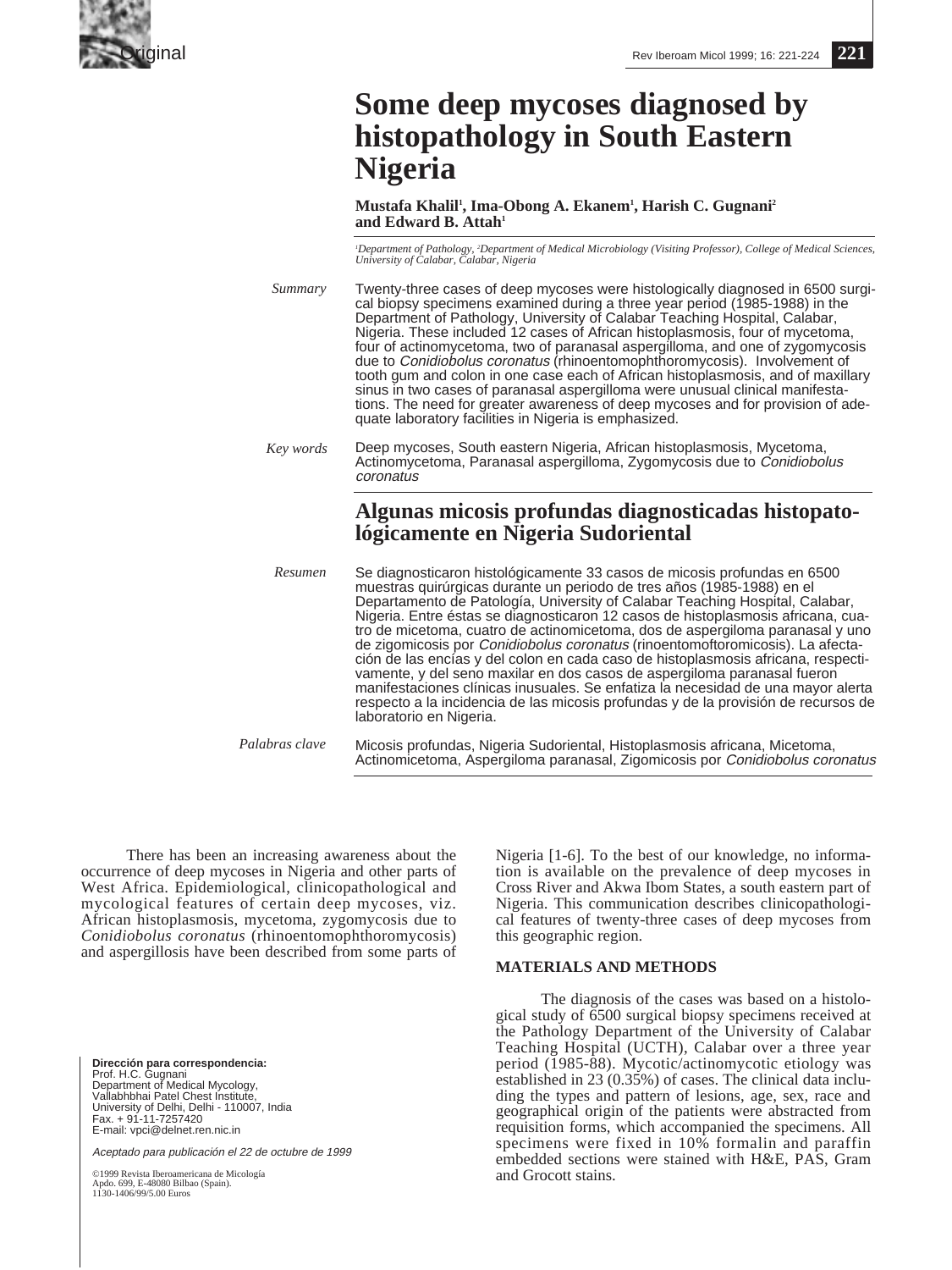## **RESULTS**

In all, 23 cases of deep mycoses were diagnosed histologically. The patients originated from Cross River and Akwa Ibom States of Nigeria. All cases were HIV negative. The salient clinicopathological and histological features of these cases are described below under individual mycoses.

*African histoplasmosis.* This was the most frequent mycosis in our series represented by twelve cases, eight males and four females, aged 8-80 years. The clinical presentations varied widely. The commonest manifestation was in bone, presenting clinically as osteomyelitis or osteosarcoma. X ray of the cases showed significant bone destruction. Localized bone destruction of tarsus, iliac, femur and tibia occurred in five cases, presenting as chronic painful swellings with or without discharging sinuses. One of these cases, a 12-year-old boy with disseminated and generalized bone involvement died within four months post diagnosis. In another case, tooth gum was involved with the appearance of cutaneous nodules in the back and lower limbs following after three months.

The second common presentation was the presence of firm, discrete, single or multiple painless subcutaneous nodules of variable size and shape. Two cases presented with solitary ulcerating nodules, and another one exhibited multiple subcutaneous nodules over the chest wall and the back. The clinical impression of lipoma, onchocerciasis, Kaposi's sarcoma, multiple fibromatosis was entertained. The lymphoreticular system was involved in two patients with cervical lymphadenopathy. These were queried as tuberculosis/lymphoma.

One female presented with chronic large bowel obstruction during surgery and an infiltrating tumour was identified at the splenic flexure, and the abdominal lymph nodes were enlarged. The clinical diagnosis suggested carcinoma of the colon. This particular case was described



Figure 1. Tissue section (H&E) from a subcutaneous nodule in a 20-year-old male patient of African histoplasmosis showing a giant cell containing yeast cells of H. capsulatum var. duboisii. 525x.

#### earlier in detail [7].

Tissue biopsies in all cases revealed granulomatous inflammatory reaction with numerous giant cells of a foreign body and Langhan's type, most of them containing numerous oval yeast cells, 8-14 um in diameter, characteristic of *Histoplasma capsulatum* var. *duboisii* (Figure 1). Clusters of yeast cells were also observed extracellularly in tissue sections of all cases. The wall of yeast cells stained intensely with Grocott stain. Other inflammatory cells included macrophages, plasma cells, lymphocytes, and a few neutrophils. Fibroblastic reaction was seen in the case of colonic involvement, partially

obliterating the lumen.

*Mycetoma.* This was represented by eight cases, four of eumycetoma (caused by true fungi) and the other four of actinomycetoma (caused by actinomycetes). The patients were between 15-65 years of age; six of them were males. All affected patients were farmers. The site of involvement was the foot in seven cases, and the right hand in the other one. All patients presented clinically with painless, slowly enlarging swellings with multiple nodules, some of them ulcerating and discharging pus containing granules. The duration of illness ranged from one to three years. X-ray of the lesions in all patients revealed bone involvement in four cases. Mycetoma was suspected in seven of the cases. In the other involving a 65-year-old male with dark brown nodules on the sole of right foot melanoma or Kaposi's sarcoma was queried.

Histology of biopsies confirmed the diagnosis of mycetoma in all the eight cases. A study of the morphology of the granules in the tissue sections established the diagnosis of eumycetoma (mycetoma caused by true fungi) in four cases, and actinomycetoma (mycetoma caused by actinomycetes) in the other four cases. H&E stained tissue sections in the cases of eumycetoma revealed mycotic granules surrounded by numerous polymorphs and occasionally mononuclear and multinucleate giant cells. In two of the cases, the granules were lacking cement; they were oval-lobular or somewhat horseshoe shaped,  $145-260 \times 125-180 \mu m$  with a deeply stained eosinophilic periphery and a pale centre (Figure 2), characte-



Figure 2. H&E stained tissue section from a case of eumycetoma in a 35-<br>year old female showing granules suggestive of *P. boydii*, surrounded by inflammatory cells. 250x.

ristic of mycetoma due to *Pseudallescheria boydii* [8]. The granules comprised of septate hyphae forming vesicles, particularly at the periphery. In the other two cases of eumycetoma, tissue sections showed irregularly oval, black granules embedded in hard brown cement matrix. The grains comprised of dark brown, branching septate hyphae tending to swell i.e. form vesicles towards the periphery, an appearance not unlike of *Madurella mycetomatis*. The H&E stained tissue sections in the cases of actinomycetoma showed multiple microabscesses, centrally containing actinomycotic granules. The granules were relatively smaller, elongated, slightly curved with a homogenous interior and a fringed and clubbed periphery. surrounded by polymorphonuclear leukocytes and peripheral monocytes, a feature characteristic of nocardial mycetomas. Gram stained sections revealed the grains to be comprised of compact masses of thin mycelium fragmenting into rods and cocci.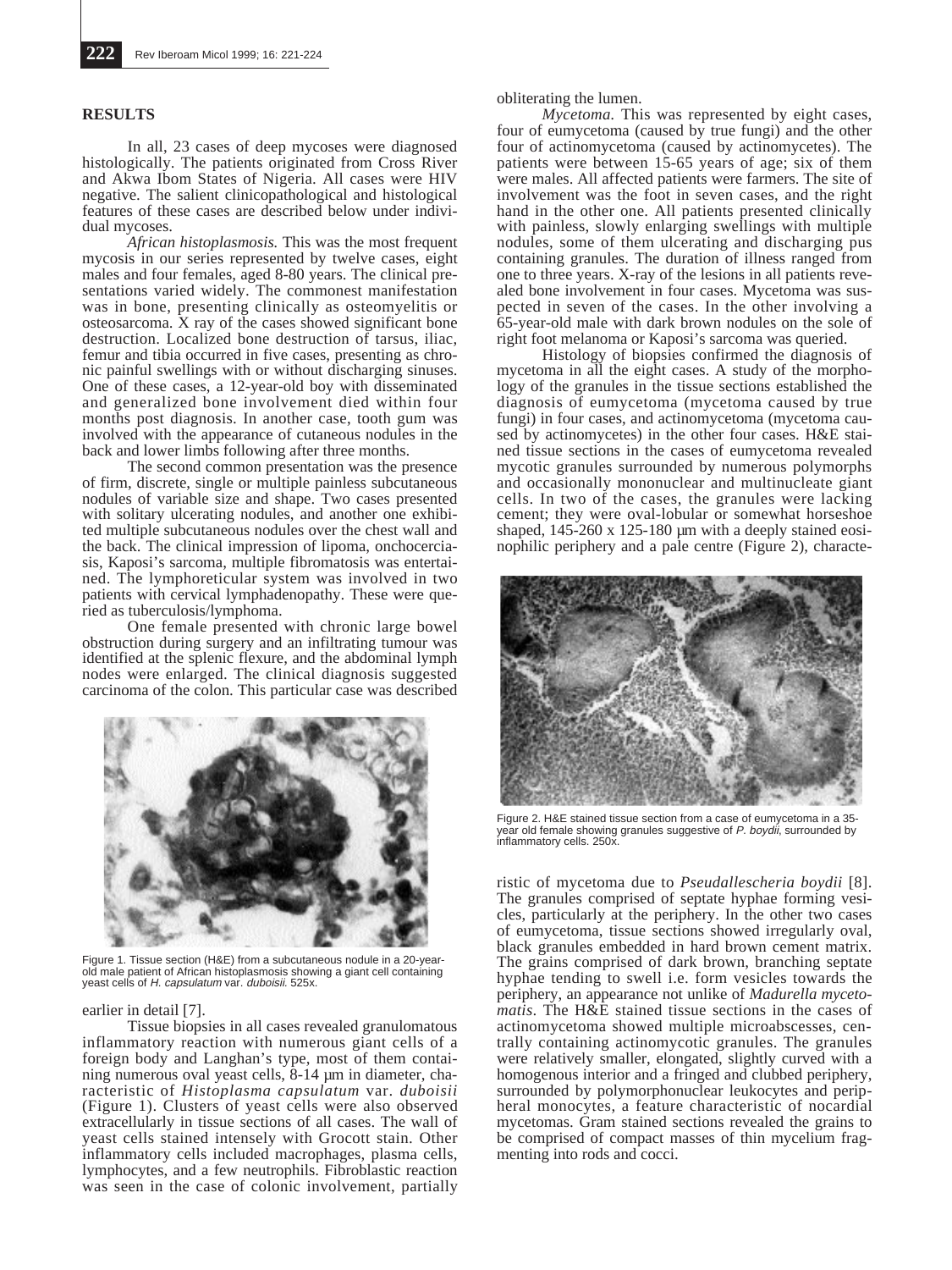*Nasal aspergilloma.* This was detected in two male patients aged 25 and 26, respectively. The clinical presentation was right maxillary sinusitis and chronic nasal obstruction with frequent nasal discharges. The right antral washings yielded fragments of greyish brown soft tissue. Histological examination revealed necrotic tissue with acute inflammatory reaction and a mass of abundant septate, hyphae growing radially with repeated dichotomous branching, frequently with globose to oval cells at the tips and in intercalary positions. The morphological appearance of the hyphae was considered suggestive of *Aspergillus* [9].

*Zygomycosis due to* Conidiobolus coronatus *(Rhinoentomophthoromycosis).* This was represented by a single case. The patient, a 45-year-old male presented with painless firm swellings of the nose, upper lip and right cheek of nine months duration. The swellings were attached to the underlying structures but not to the overlying skin. Histology showed chronic inflammatory reaction with abundant eosinophils forming microabscesses. The fungal hyphae were thin walled broad often septate, 4-10 µm in diameter with a thick eosinophilic sheath staining intense pink in H  $&$  E sections (Figure 3). Frequently the hyphal fragments were phagocytosed by the giant cells. The eosinophilic material had a satellite of fringelike disposition, which was particularly striking when



Figure 3. Tissue section (H&E stain) from a case of zygomycosis due to C. coronatus in 45-year-old male showing wide thin walled hyphae (cut across and longitudinally) with eosinophilic sheath in a microabscess. 650x.

seen surrounding cross sections of fungal filaments.

All cases of deep mycoses were diagnosed retrospectively, except the two of the cases of actinomycetoma due to *Nocardia* sp. Treatment could be tried only in the latter two cases. The patients were put on cotrimoxazole (trimethoprim 80 mg, sulphamethoxazole 40 mg) tablets, 6 hourly for 12 weeks. Following this the lesions almost cleared in both the patients and they were put on a further course of the drug for another six weeks. Only one of the patients turned up for a follow-up, his lesions had healed completely.

### **DISCUSSION**

The present report serves to focus attention on the prevalence of certain deep mycoses and their varying clinicopathological features in south eastern Nigeria. These twenty-three reported cases represent an incidence rate of 0.35% deep mycoses in our biopsy series during the threeyear period (1985-1988) reviewed. This is close to 0.4% incidence in the series reported by Onuigbo and Gugnani [4] from an area covering some eastern States of Nigeria. African histoplasmosis is one of the most frequently recognized deep mycoses in Nigeria [3-5,10]. It is not surprising, therefore, that as many as 12 of the 23 cases of deep mycoses under review were of this type. Majority of our patients showed lesions of the bone, skin, subcutaneous and lymphoreticular tissues. With some differences, this essentially conforms to the general pattern of the disease described in Nigeria [2,3,10]. Intestinal involvement recorded in one of our cases is a rarely described condition [11,12]. Involvement of gum noticed in another case is noteworthy as gum lesions in African histoplasmosis are rarely known. The consequent development of subcutaneous nodules in this case lends support to the possibility of haematogenous spread of infection suggested by Williams *et al.* [3].

Mycetoma is known to be common in West Africa [13] but the number of cases so far reported in Nigeria is relatively small [14,15]. The detection of seven cases in our series representing both eumycetoma and actinomycetoma adds to our knowledge of the distribution of mycetomas and its etiology in Nigeria. If properly looked for, both types of mycetoma may be common in south eastern and other tropical areas of Nigeria. Aspergilloma of paranasal sinuses is endemic in Sudan [16,17]. Several cases of this disease have also been reported from Malawi in east central Africa [18]. Aspergilloma is very rarely known in Nigeria. Martinson *et al.* [19] reported one case of aspergilloma of the ethmoid. The two cases involving maxillary sinus in our series constitute the first recorded cases in Nigeria. The solitary case of zygomycosis due to *C. coronatus* originating from Cross River State of Nigeria extends the distribution of this disease already known in several other parts of Nigeria [20-22].

In conclusion, we would like to mention that the cases included in this report represent only a tip of the iceberg of deep mycoses prevalent in Nigeria. Many more cases of deep mycoses possibly occur in several parts of Nigeria but are not detected or recognized due to several factors, viz. lack of awareness, paucity of medical specialists, inability of patients to seek proper medical attention due to their poor socioeconomic conditions. Thus, there is need to consider the possibility of deep mycoses in patients with chronic granulomas. Also provision of basic mycology laboratory facilities and trained personnel in all the University Teaching Hospitals in Nigeria may help uncover the great variety of deep mycoses possibly prevalent in the country.

> *We wish to express our gratitude to the clinicians and sur-geons of UCTH who sent in the specimens, and to the tech-nical staff of the Department of Pathology, UCTH for preparation of the histology studies.*